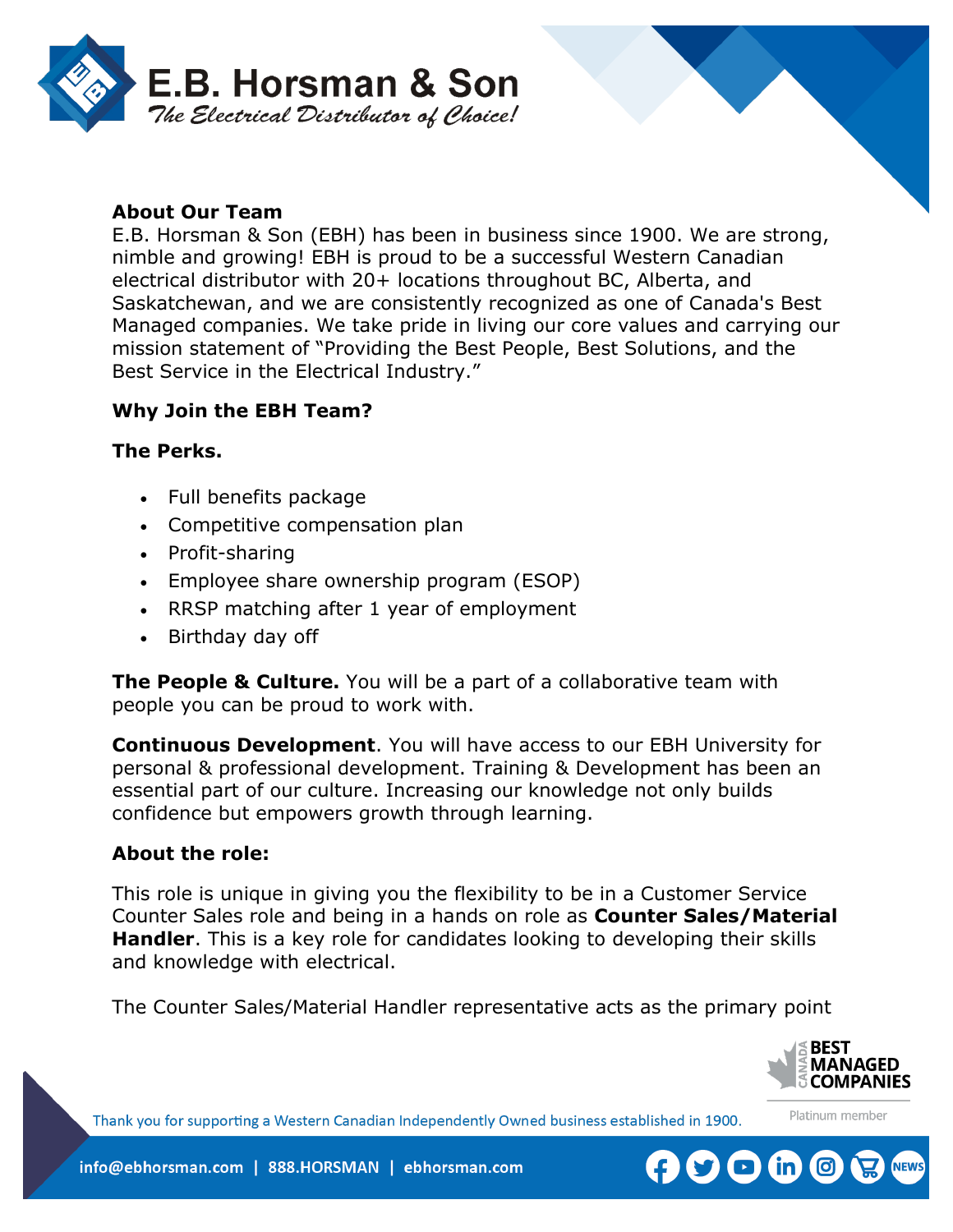

of contact for incoming branch customers. They will be responsible for providing excellent customer service by interpreting customer needs, troubleshooting issues, ensuring order accuracy, and recommending products and solutions.

# **Position Type/Schedule**

This role will be onsite based out of the branch location. This is a full-time position, Monday-Friday. 40 hours per week.

**Work Location:** 983 Camosun Crescent, Kamloops, BC V2C 6G1

## **What are the Key Accountabilities?**

- **Attention to detail.** You will be required to work in the warehouse with reviewing stock, assembling orders and shipping/receiving
- **Customer service orientated.** Providing excellent customer service is key for this role as it will require maintaining and building customer relations through product quotations and sales.
- **Multi-task individual.** This role will require you to juggle through a number of client request and being able to meet competing timelines.
- **Communicator.** Communication is essential for this role, both verbally and written with our customer and being able to follow up in a timely manner and working with your colleague.
- **Highly organized.** Being organized is key due to the high volume of customer requests that will require you to adjust and work through interruptions.
- Comfortable with technology. This role requires using the phone and computer to assist customer.

# **What You'll Bring To This Role?**

- High school completion and/or equivalent
- Previous customer service experience would be an asset



Platinum member

Thank you for supporting a Western Canadian Independently Owned business established in 1900.